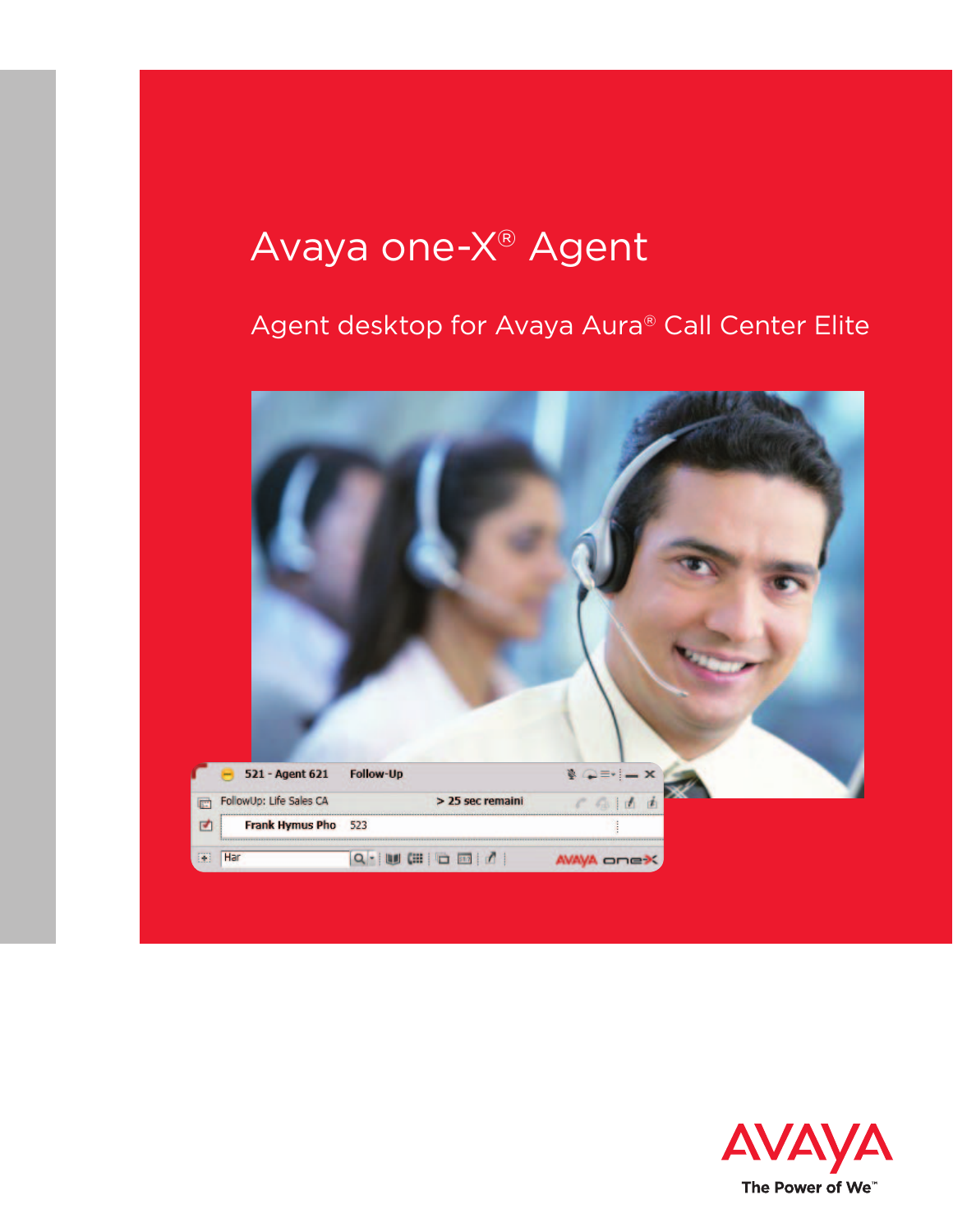## Overview

Reaching the right balance between excellent customer care and cost containment has never been easy – but in today's economy, that balancing act is more of a challenge than ever. So, what's the right approach? Avaya can help, with a new easy-to-use but feature-rich agent desktop that enables agents to deliver the very best customer service with each and every interaction, while providing cost benefits that will excite your business and finance managers.

Avaya one-X Agent is a contact center agent desktop that gives agents the tools they need to provide a superior customer experience, whether they're working in a headquarters location, in a branch office or home office. The simple, intuitive user interface is designed to be easy for agents to learn and use while providing one touch access to common agent features as well as more sophisticated contact center capabilities such as integrated video and instant messaging.

Advanced contact handling features, on-demand access to customer-specific information and immediate access to experts throughout the enterprise – all are designed to support your agents in delivering a superior customer contact experience.

And, the opportunities for cost reductions are plentiful. Support for virtualization allows for a variety of low-cost agent desktop deployment options. Embedded work-anywhere options help companies implement home agent programs and avoid real-estate expenses while lowering the costs of acquiring and maintaining a skilled agent workforce. Avaya one-X Agent helps companies attract and retain top talent by removing the constraints of physical work location. Innovative advances in contact center technology for the agent desktop enable virtual operations to enhance your contact center's power, speed, and efficiency—no matter how far-flung the agent workforce may be.

Providing the very best in customer care just became easier with Avaya one-X Agent.

## Key Benefits of Avaya one-X Agent

Integrated video capabilities open the door for innovative new customer service applications. For example, video kiosks in busy retail outlets – such as mobile phone stores and home improvement centers – enable immediate customer assistance with a remote agent when in-store personnel are busy with other customers. Video also enhances learning and collaboration when used for home and remote agent training, and for consulting with supervisors and experts. With access to video embedded within Avaya one-X Agent, agents can

spend their time helping customers, not struggling with technology.

Built-in collaboration capabilities help agents drive first call resolution and improve customer satisfaction. When customers have tough questions, agents can easily reach out to another agent, a supervisor, or a subject-matter expert elsewhere in the company. The agent simply selects the resource from their personal or system contact list and clicks to dial or send an Instant Message. With Avaya one-X Agent, the expert – and high customer satisfaction – is only a mouse click away.

Real-time status updates of key performance indicators keep agents informed of queue status, talk time,

and other configurable metrics. Now agents have the information they need to help meet the company's business goals.

### Single application, multiple connectivity modes mean that when

agents move from the office or branch to a home office, it's easy to switch configurations accordingly. Each time agents log in, they simply choose the option that suits their location, whether that is Voice over IP or separate lines for voice and data. Wherever the agent is working home, office, virtual office, or disaster recovery site – Avaya one-X Agent provides one consistent user interface. That means less training, so agents can be more productive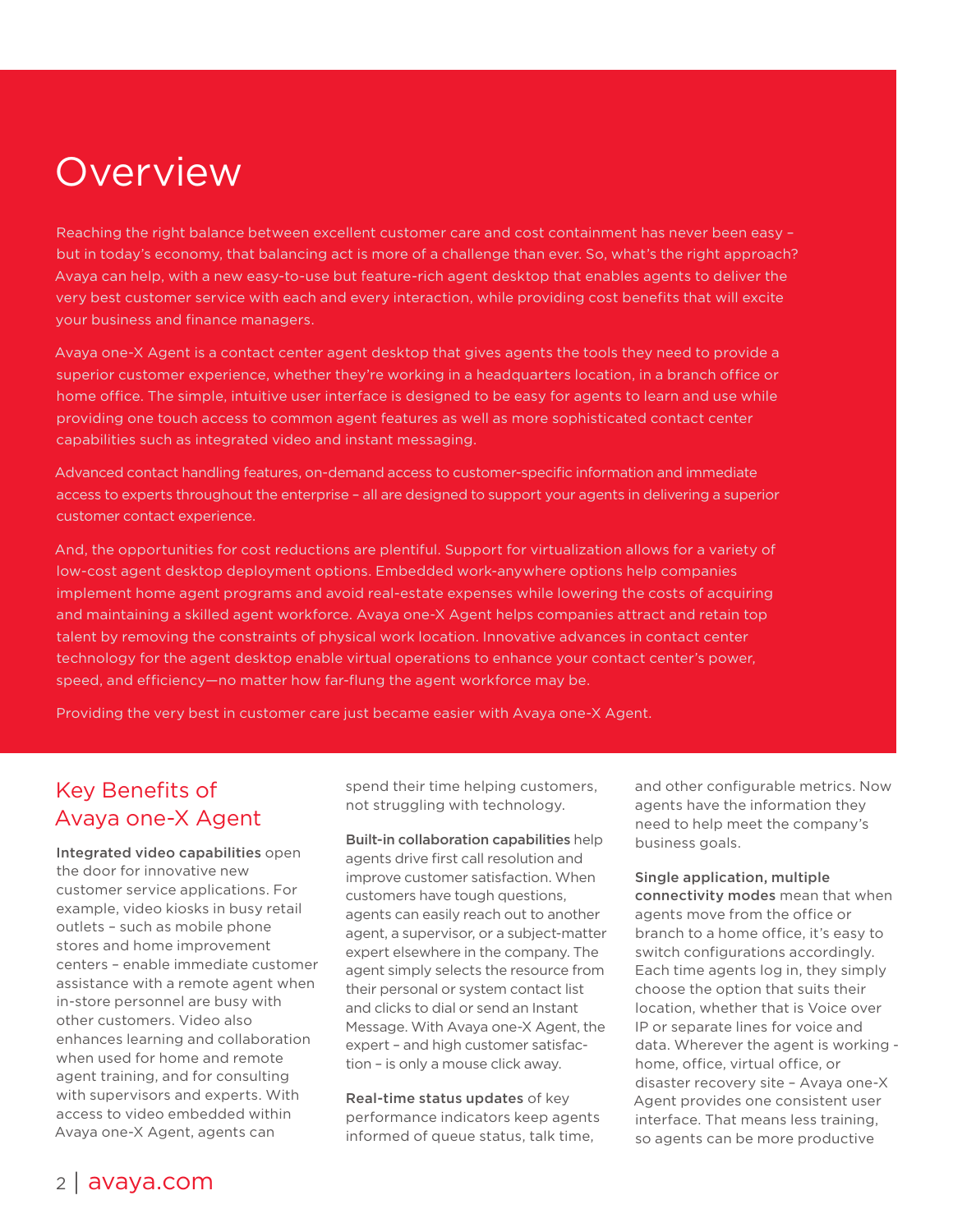with their time. And it means reduced overhead for IT, as one application is deployed across the enterprise.

Screen pop of customer contextual data improves productivity and customer satisfaction, eliminating time-consuming agent lookup of relevant information. Now agents know who is calling, what the customer is calling about, and the pertinent information needed to satisfy the customer's request. With Avaya one-X Agent, screen pops can easily be configured to launch based on commonly used triggers, such as dialed number identification service (DNIS), automatic number identification (ANI), and prompted digits. When used in conjunction with Avaya Advanced Segmentation, companies can quickly and easily use data from a customer-specific database to drive their routing decisions and agent screen pops, without a costly and time-consuming CTI implementation. Better customer service and improved customer satisfaction are the end result.

## Feature Summary

- ° Call control for a fully integrated agent softphone that enables functions such as answer/release, hold/unhold, conference and transfer, and click to dial or IM from the contact list, contact log, or from Internet Explorer or Firefox. These features are configurable to meet your corporate standards or agent preferences. Avaya one-X Agent provides easy access to agent automatic-call-distribution (ACD) states, call acceptance, follow-up work, and auxiliary work modes. It includes access to voicemail and the ability to launch external applications.
- ° Integrated tutorials and contextsensitive Help make it easy to bring new agents on board – they now have immediate answers to

questions about unfamiliar tasks or features. And, video tutorials on selected topics can supplement agent training.

- ° Pre-recorded agent greetings ensure that no matter how late in the agent's workday, each customer is greeted with the same fresh, enthusiastic greeting as if it were the first call of the day.
- Contact lists whether individual. shared, or through Microsoft Outlook - give agents immediate click-to-dial or IM for consultations with peers, supervisors, or resident experts, driving first call resolution and improving customer satisfaction.
- ° Section 508 compliance means you can expand your agent pool to include the physically handicapped. Keyboard shortcuts provide access to common agent functions. Alerts are both visual and audible, and Avaya one-X Agent is easily integrated with text to speech applications.
- Soft TTY capability enables you to serve hearing impaired customers with the same queue groups as other calls, eliminating the need for separate agent pools and TTY hardware devices.
- ° Business continuity options are inherent with the connectivity and virtualization choices embedded in Avaya one-X Agent. Even companies who have no immediate plans to deploy remote agents are beginning to include remote agent capabilities as part of their business continuity and survivability operations in case of disaster, or for instances where severe weather conditions may prevent agents from coming into the office. With Avaya one-X Agent, inoffice agents simply become remote agents for the necessary period of time, and your business continues its operations without a hiccup.
- ° Central Management enables you to create and manage user profiles centrally via a web client interface. These profiles include user customized data (such as feature access), contact logs, and recorded agent greetings. No matter where agents log in from, their own configuration follows them.
- ° Dynamic Hot Desking facilitates agent mobility. Agents can sit at any desk and upon login see their own customized instance of one-X Agent.
- ° Supervisor Desktop features are embedded, giving one-click access to features such as service observing and barge-in. A supervisor can coach an agent in real-time via instant messaging, and view agents' history logs and presence status. A "quick alert" messaging capability enables supervisors to send an immediate notification to a group of agents when the situation demands.
- ° Subscribe and Command API allows other applications to subscribe to events as well as to execute common one-X Agent functions, facilitating integration of one-X Agent into existing environments.

## Connectivity Options

With Avaya one-X Agent, companies have the flexibility to choose the connectivity mode most suited to each agent's environment. Options are:

- My Computer enables Voice over IP operation where the PC serves as the agent's phone
- ° Desk Phone allows Avaya one-X Agent and an office phone to share control of telephony and agent features while remaining in perfect synchronization
- Other Phone provides toll quality voice even for home agents.